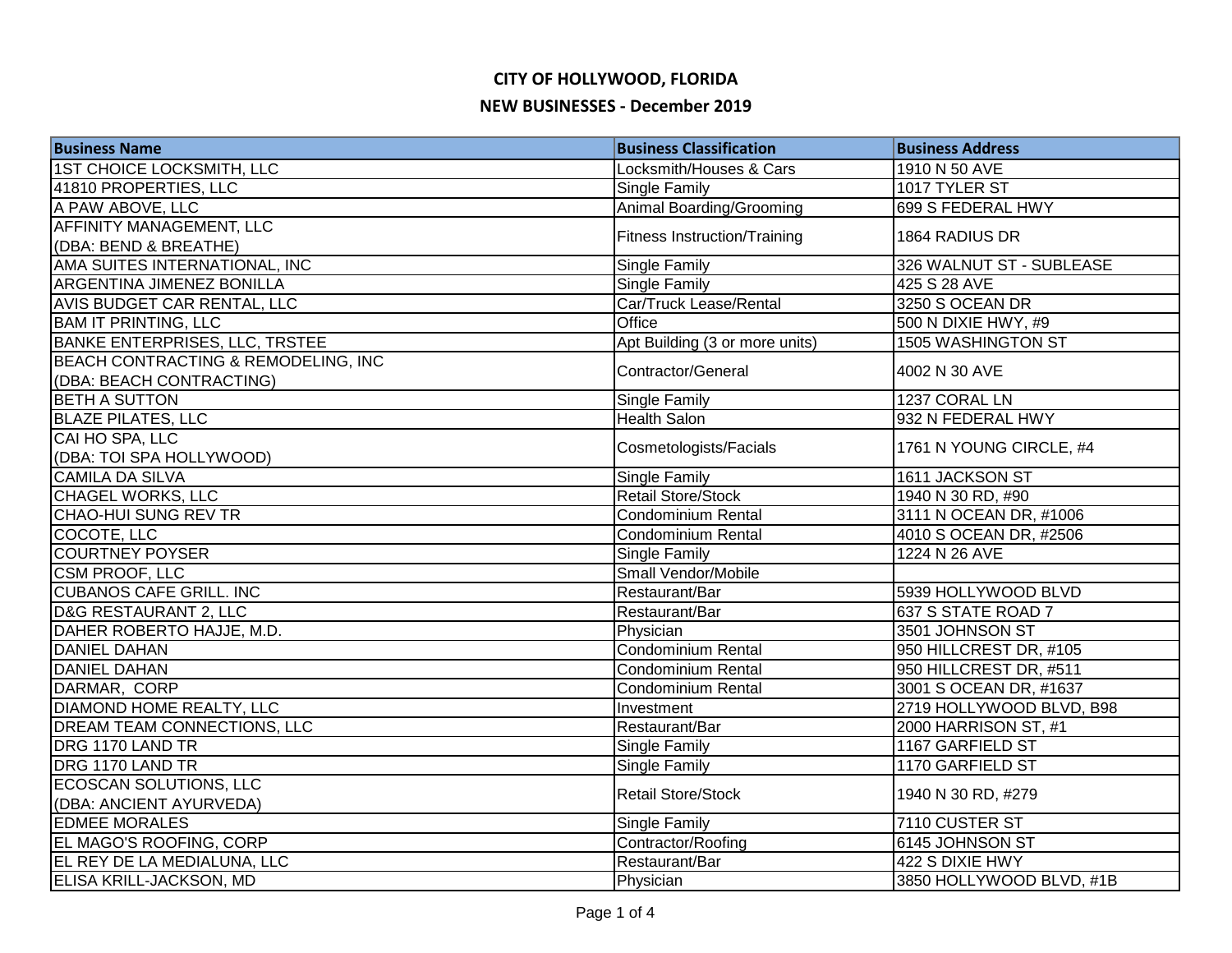| <b>Business Name</b>                       | <b>Business Classification</b> | <b>Business Address</b>    |
|--------------------------------------------|--------------------------------|----------------------------|
| <b>ENRIQUE RODRIGUEZ</b>                   | Condominium Rental             | 2401 S OCEAN DR, #1402     |
| EPWORTH UNITED METHODIST CHURCH, INC       | Day Care Certified             | 7651 JOHNSON ST            |
| EQUITY ONE, INC                            | <b>Commercial Rental Units</b> | 1701-1735 E YOUNG CIR      |
| EXECUTIVE SERVICES OF FT. LAUD., INC       | <b>Retail Store/Stock</b>      | 1940 N 30 RD               |
| (DBA: PLANTS DESIGN & DECOR)               |                                |                            |
| EXPEDITIONS IN MOTHERHOOD, INC             | <b>Health Salon</b>            | 3325 HOLLYWOOD BLVD, #304  |
| E-Z WASH LAUNDROMAT INC                    | Laundry/Self Service           | 5666 WASHINGTON ST         |
| (DBA: E-Z WASH LAUNDRY)                    |                                |                            |
| <b>FRANCISCO JAVIER IBANEZ</b>             | Condominium Rental             | 3610 N 56 AVE, #201        |
| <b>GARY SHIENBAUM, MD</b>                  | Physician                      | 7261 SHERIDAN ST, #320     |
| GARY SHIENBAUM, MD, PA                     | Office                         | 7261 SHERIDAN ST, #320     |
| (DBA: HOLLYWOOD RETINA CONSULTANTS)        |                                |                            |
| <b>GRUPO SAPUTELLI, LLC</b>                | Condominium Rental             | 2915 PLUNKETT ST, #12D     |
| <b>GURU GIRL, LLC</b>                      | 9135 Catering/Take Out Food    | 1470 SHERIDAN ST, #23C     |
| HEALING HEARTS BEHAVIORAL HEALTH CARE, LLC | Social Worker/Master           | 2500 HOLLYWOOD BLVD, #410  |
| HIDDEN GEM LIFE SOLUTIONS FL, LLC          | Office                         | 4000 HOLLYWOOD BLVD, #520N |
| HIS AND HERS SHARPER IMAGES, LLC           | <b>Barber Shop</b>             | 4921 SHERIDAN ST, #22      |
| HOLLYWOOD IN ROME 1433, INC                | <b>Single Family</b>           | 1433 MONROE ST             |
| HOLY SMOKES BBQ & GRILL, LLC               | Small Vendor/Mobile            |                            |
| HUY KHANH VU                               | Condominium Rental             | 650 S PARK RD, #15-5       |
| <b>HUY KHANH VU</b>                        | Condominium Rental             | 540 S PARK RD, #27-9       |
| <b>IRIT DAVID</b>                          | Condominium Rental             | 301 CAMBRIDGE RD, #106     |
| JAVIER AUDIO CUSTOM, LLC                   | <b>Automotive Service</b>      | 5741 DAWSON ST, #10        |
| JB GONZAGA, LLC                            | <b>Single Family</b>           | 1500 VAN BUREN ST          |
| <b>JING CHEN</b>                           | <b>Single Family</b>           | 2426 WASHINGTON ST         |
| <b>JOAN H SINGER TR</b>                    | Condominium Rental             | 300 OREGON ST, #105        |
| <b>JON BISSONNETTE</b>                     | Therapist/Physical             | 4700 SHERIDAN ST, #M       |
| <b>JOSE LUTZKY, MD</b>                     | Physician                      | 3850 HOLLYWOOD BLVD, #1B   |
| <b>JOSE PACHON</b>                         | Single Family                  | 7550 ATLANTA ST            |
| JOSEPH PIZZOLATO, MD                       | Physician                      | 3850 HOLLYWOOD BLVD, #1B   |
| <b>JS FILLMORE, LLC</b>                    | <b>Duplex</b>                  | 1924 FILLMORE ST, #1-3     |
| <b>JUANITA HESTER, EST</b>                 | Condominium Rental             | 3231 ABBOTT LN, #113       |
| JUVENCIO PEREIRA REV TR                    | <b>Condominium Rental</b>      | 2633 PIERCE ST, #108       |
| JUVENCIO PEREIRA REV TR                    | Condominium Rental             | 2633 PIERCE ST, #204       |
| <b>KAY RICO, LLC</b>                       | Restaurant/Bar                 | 2728 HOLLYWOOD BLVD        |
| KELPA HERNANDEZ-CABALLERO                  | <b>Massage Therapists</b>      | 4700 SHERIDAN ST, #M       |
| LA PARROQUIA, LLC                          | <b>Retail Store/Stock</b>      | 1940 N 30 RD, #196         |
| LUIS H & MARIA C GUEVARA LIV TR            | Condominium Rental             | 1201 S OCEAN DR, #610N     |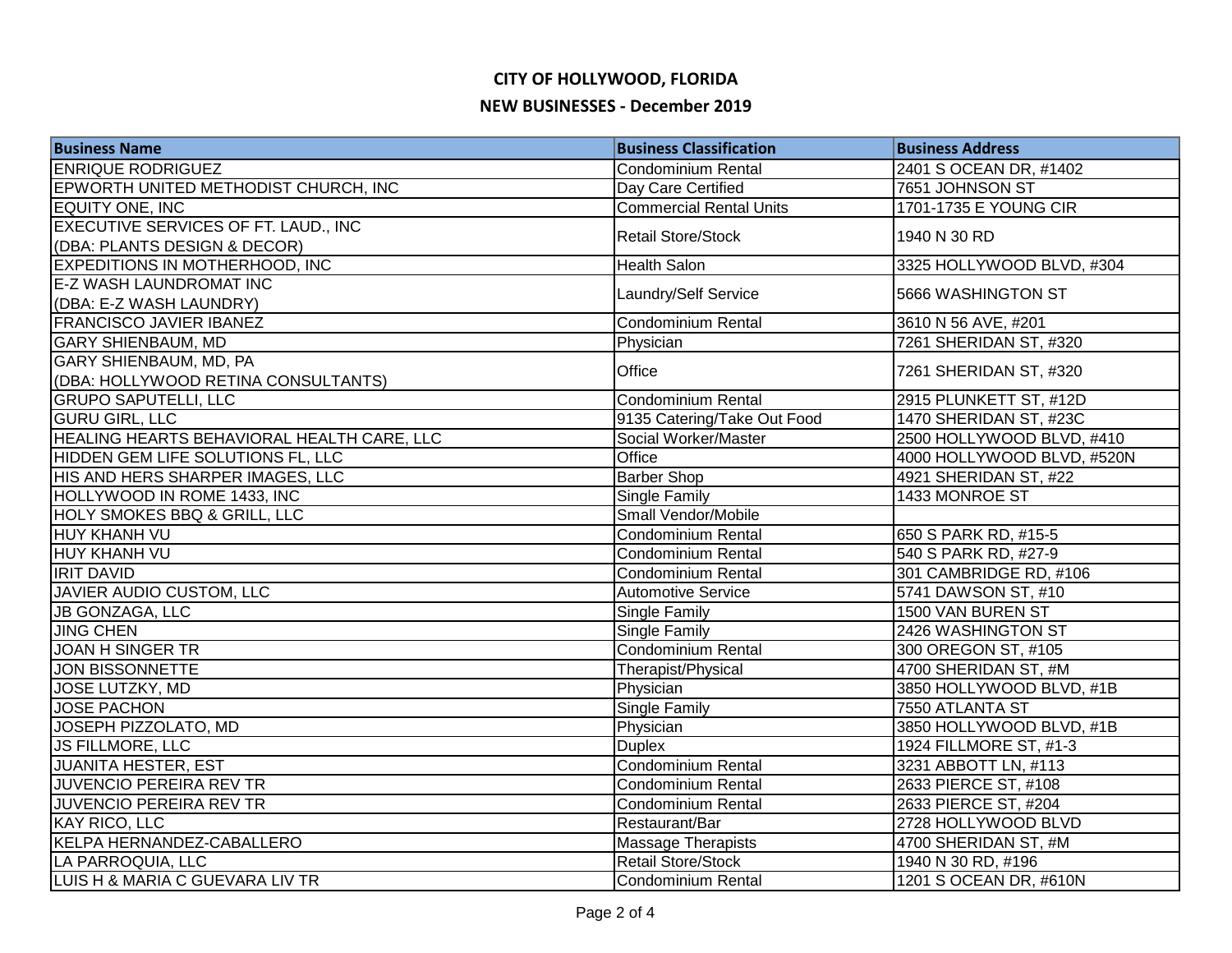| <b>Business Name</b>                  | <b>Business Classification</b>     | <b>Business Address</b>     |
|---------------------------------------|------------------------------------|-----------------------------|
| MANYLUCY, INC                         | Condominium Rental                 | 5300 WASHINGTON ST, #324G   |
| <b>MARC GARCIA</b>                    | <b>Condominium Rental</b>          | 330 ARTHUR ST, #121         |
| MARIEL THE LIGHT OF BEAUTY, INC       | <b>Beauty Parlor</b>               | 4437-C HOLLYWOOD BLVD       |
| <b>MARTHA LILIANA BOGGIANO</b>        | <b>Condominium Rental</b>          | 2905 PIERCE ST, #9          |
| <b>MATTHEW K. HASFORD</b>             | Physician                          | 3700 WASHINGTON ST, #104    |
| MAYMA, LLC                            | <b>Condominium Rental</b>          | 1201 S OCEAN DR, #1212N     |
| MB FLOOR SOLUTIONS, LLC               | <b>Floor Cleaning</b>              | 2719 HOLLYWOOD BLVD, #A1788 |
| <b>MB OPS ENTERPRISES, INC</b>        | <b>Single Family</b>               | 851 N 11 AVE                |
| <b>MIGUEL A ILLANCE</b>               | Condominium Rental                 | 1201 S OCEAN DR, #1009S     |
| MINT IMPORTS OF MIAMI, LLC            |                                    | 1622 N DIXIE HWY            |
| (DBA: PRE-OWNED VEHICLE CENTER)       | <b>Auto Sales</b>                  |                             |
| MOVTECH, LLC                          | Condominium Rental                 | 3901 S OCEAN DR, #5Z        |
| MOVTECH, LLC                          | <b>Condominium Rental</b>          | 3801 S OCEAN DR, #3C        |
| MY AVILA AC, LLC                      | Small Vendor/Mobile                |                             |
| (DBA: SMOOTHIE PLUS)                  |                                    |                             |
| N.Y. PHAT PIES, LLC                   | Small Vendor/Mobile                |                             |
| <b>NELSON GONZALEZ</b>                | Therapist/Occupational             | 4700 SHERIDAN ST, #M        |
| NMSA, LLC                             | 9135 Catering/Take Out Food        | 2021 PEMBROKE RD            |
| <b>OHAD GUZI</b>                      | <b>Single Family</b>               | 5511 GARFIELD ST            |
| OHM AMERICAS, LLC                     | Office                             | 3736 SW 30 AVE              |
| <b>OLGA ESPIRITU</b>                  | <b>Single Family</b>               | 7632 SIMMS ST               |
| PAN-AM SHIPPING AND RECEIVING, INC    |                                    | 1761 N YOUNG CIRCLE, #3     |
| (DBA: THE UPS STORE 7128)             | Shipping Agent                     |                             |
| PARK COLE GROUP, LP                   | <b>Duplex</b>                      | 2634 JOHNSON ST, 3 BLDGS    |
| PARK COLE GROUP, LP                   | Apt Building (3 or more units)     | 2626 JOHNSON ST, 2 BLDGS    |
| <b>PAUL MORRISSEY</b>                 | <b>Condominium Rental</b>          | 400 N SURF RD, #806         |
| <b>PAUL SODHI</b>                     | Attorney                           | 4000 HOLLYWOOD BLVD         |
| <b>PAVEL PINCHUK</b>                  | Single Family                      | 951 BUCHANAN ST             |
| PELICAN OF HOLLYWOOD, LLC             | Condominium Rental                 | 2501 S OCEAN DR, #1402      |
| <b>RALSTON DAWKINS BODY SHOP, INC</b> | Auto/Body Work Only                | 5639 RODMAN ST              |
| RUSSELL'S AUTO GROUP, LLC             | <b>Auto Sales</b>                  | 5790 RODMAN ST, #8          |
| <b>SHALOM BASHERT, INC</b>            | <b>Condominium Rental</b>          | 5300 WASHINGTON ST, #339H   |
| SIMONA SOLOMON PHOTOGRAPHY, LLC       | Photo/Lab Studio                   | 2028 HARRISON ST, #104      |
| SINTAVIA, LLC                         | Manufacturing                      | 2500 SW 39 ST               |
| SWEETEHEARTZ COMMUNITY PROJECT, INC   | Charities                          | 2602 N 22 AVE               |
| <b>TALI ZUSMANOVITCH</b>              | Condominium Rental                 | 2300 PARK LN, #205          |
| TASNOVA S MISHU                       | <b>Duplex</b>                      | 6231 BUCHANAN ST            |
| <b>TAXES USA, LLC</b>                 | <b>Business Office/Bookkeeping</b> | 5892 STIRLING RD, #4        |